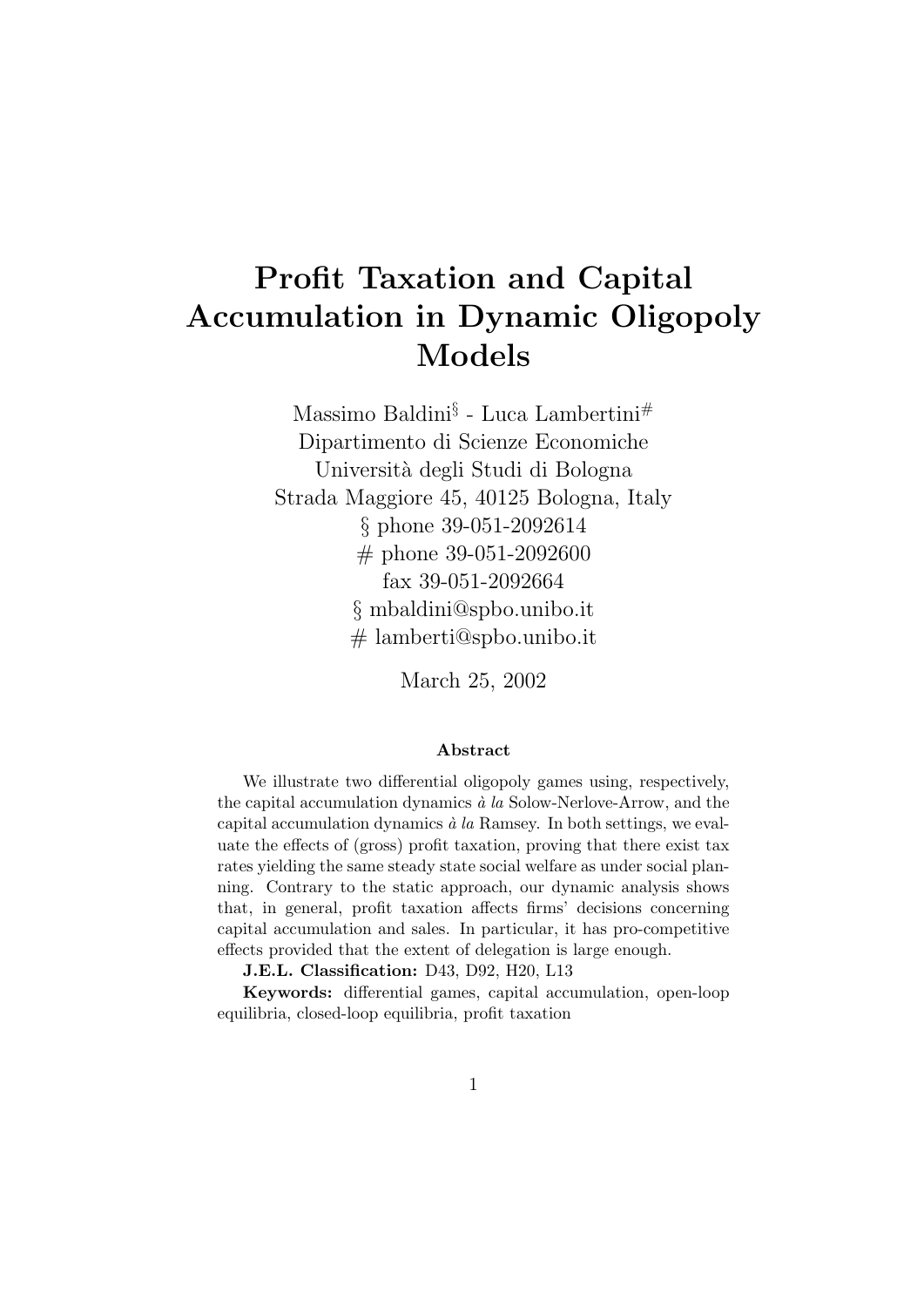### 1 Introduction

There exists a relatively large literature on profit taxation in static models of imperfect competition (Levin, 1985; Besley, 1989; Delipalla and Keen, 1992; Dung, 1993; Ushio, 2000). A well established result of this literature is that the taxation of operative profits (defined as the profits gross of fixed costs) is neutral, in that it does not affect first order conditions on market variables.

The dynamic interaction between capital accumulation and taxation has been analysed by Hall and Jorgenson  $(1967)^{1}$  However, their analysis, as well as the debate stemming from what is now conventionally labelled as Jorgenson's model, is carried out focussing upon monopoly.

In the light of the above mentioned streams of literature, one would like to characterise the influence of taxation on the behaviour of firms in a dynamic setting where strategic interaction is duly accounted for. To this aim, we propose a dynamic capital accumulation game in a Cournot oligopoly, where we consider both the model of reversible investment  $\hat{a}$  la Solow-Nerlove-Arrow (1956, 1962), i.e., capital accumulation through costly investment, and the model à la Ramsey (1928), i.e., a "corn-corn" growth model, where accumulation is based upon unsold output and coincides with consumption postponement. In both settings, our aim consists in characterising the effects of profit taxation on the steady state behaviour of firms and the associated performance of profits and social welfare. In order to account for the (more realistic) possibility for firms not to be strict profit-seeking agents, we assume, throughout our analysis, that firms may delegate control over their strategic decisions to managers who are interested in expanding output  $\dot{a}$  la Vickers (1985; see also Fershtman and Judd, 1987).

Our main results are as follows. First, as shown in Cellini and Lambertini (2001), under both the Solow-Nerlove-Arrow and the Ramsey capital accumulation dynamics, the open-loop Nash equilibrium coincides with the closed-loop memoryless equilibrium, and therefore the former is subgame perfect. This depends upon two features which are common to both settings: (a) the dynamic behaviour of any firm's state variable does not depend on the rivals' control and state variables, which makes the kinematic equations concerning other firms redundant; and (b) for any firm, the first order conditions taken w.r.t. the control variables are independent of the rivals' state

<sup>&</sup>lt;sup>1</sup>For an exhaustive overview on the effects of uncertainty on investment decisions, with and without taxation, see Dixit and Pindyck (1994).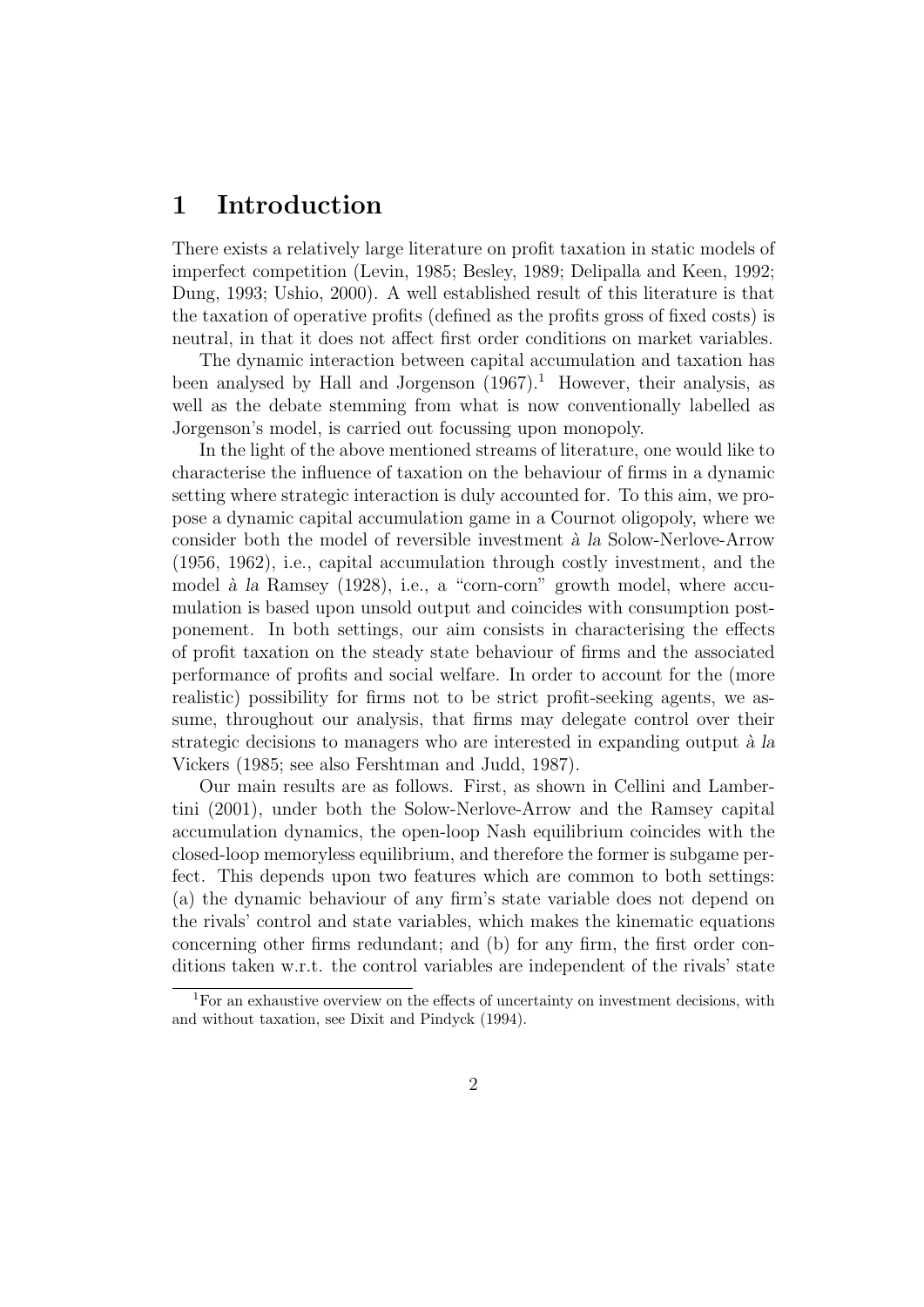variables, which entails that the cross effect from rivals' states to own controls (which characterises the closed-loop information structure) disappears.

Second, profit taxation distorts capital accumulation and the associated market performance of firms, in both models, as long as firms are managerial. The distortion disappears in the Ramsey model if firms are strictly entrepreneurial units, i.e., pure profit-seekers. In the Solow-Nerlove-Arrow setting, taxation is always distortionary, independently of the internal organization of firms. This sharply contrasts with the conventional wisdom generated by the static approach to taxation in oligopoly. This difference comes from the fact that, if one takes the more realistic view that capacity accumulation is a dynamic process, then one can verify that indeed the presence of a tax rate on profits enters firms' optimality conditions in a nonneutral way, contrary to what happens in a static model where taxation has only a scale effect on profits.

We also characterise the optimal taxation in both models, from the standpoint of a policy maker aiming at the maximization of social welfare in steady state. In the Solow-Nerlove-Arrow setting, investment in additional capacity involves an instantaneous cost for each firm, and therefore the socially optimal tax rate falls short of the level which would drive the market to the competitive outcome, as this would involve negative steady state profits which, in turn, would lead firms to quit the market. Conversely, in the Ramsey model, investment involves only the intertemporal cost associated with the relocation of unsold output. Accordingly, it is optimal for the policy maker to adopt the tax rate that drives the equilibrium to marginal cost.

The remainder of the paper is structured as follows. The model is laid out in section 2. Section 3 examines the effects of taxation in the Solow-Nerlove-Arrow model, while section 4 carries out the analogous task for the Ramsey model. Section 5 contains concluding remarks.

#### 2 The basic setup

The existing literature on differential games applied to firms' behaviour mainly concentrates on two kinds of solution concepts:<sup>2</sup> the-open loop and the closed-loop equilibria. In the former case, firms precommit their decisions

<sup>&</sup>lt;sup>2</sup>See Kamien and Schwartz (1981); Başar and Olsder (1982); Mehlmann (1988); Dockner, Jørgensen, Van Long and Sorger (2000).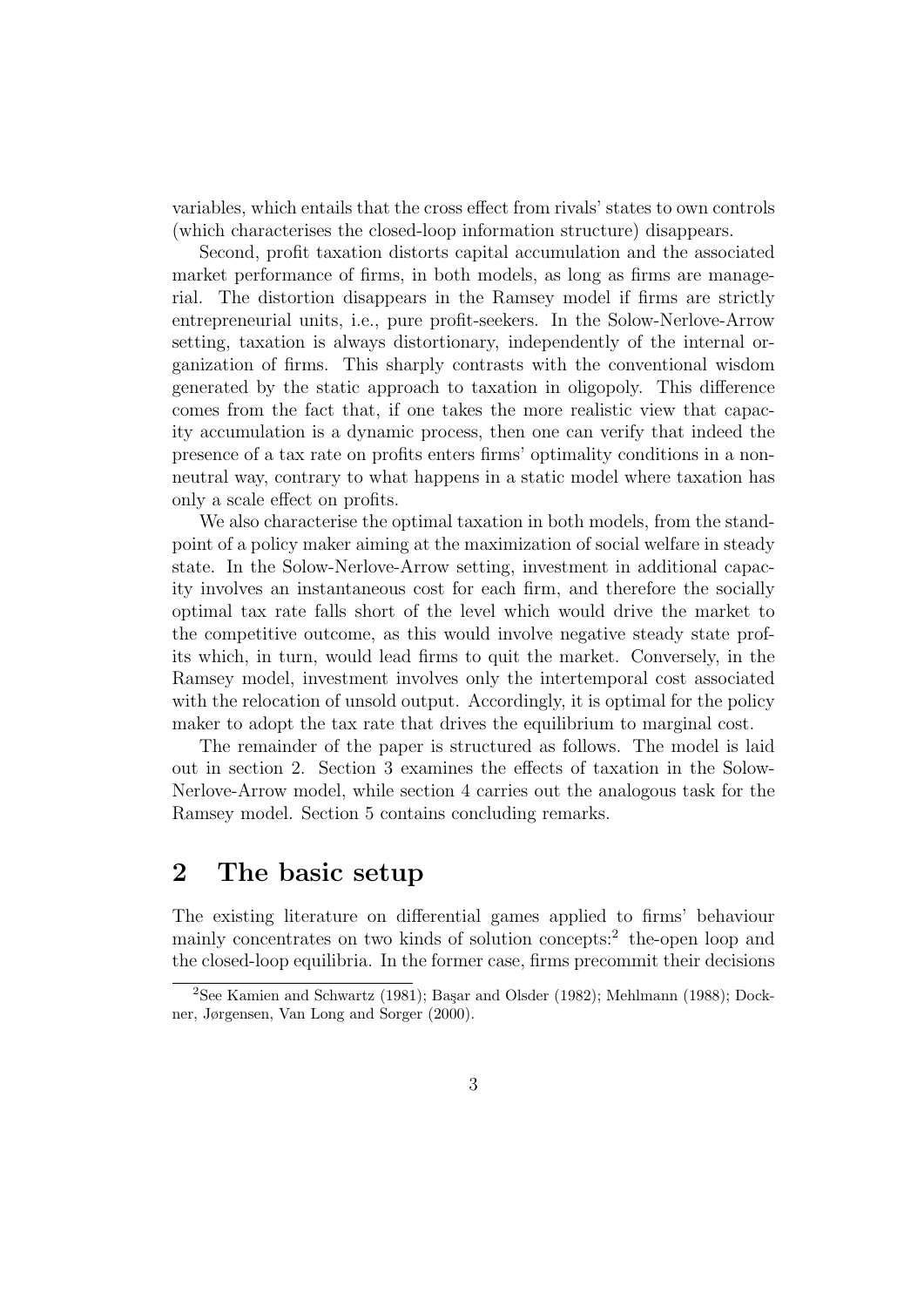on the control variables to a path over time and the relevant equilibrium concept is the open-loop Nash equilibrium. In the latter, firms do not precommit on any path and their strategies at any instant may depend on all the preceding history. In this situation, the information set used by firms in setting their strategies at any given time is often simplified to be only the current value of the capital stocks at that time. The relevant equilibrium concept, in this (sub-)case, is the closed-loop memoryless Nash equilibrium, which is strongly time consistent and therefore subgame perfect. When players (firms) adopt the open-loop solution concept, they design the optimal plan at the initial time and then stick to it forever. The resulting open-loop Nash equilibrium is only weakly time consistent and therefore, in general, it is not subgame perfect. A refinement of the closed-loop Nash equilibrium, which is known as the feedback Nash equilibrium, can also be adopted as the solution concept. While in the closed-loop memoryless case the initial and current levels of all state variables are taken into account, in the feedback case only the current stocks of states are considered.<sup>3</sup>

Current research on differential games devotes a considerable amount of attention to identifying classes of games where either the feedback or the closed-loop equilibria degenerate into open-loop equilibria. This interest is motivated by the following reason. Whenever an open-loop equilibrium is a degenerate closed-loop or feedback equilibrium, then the former is also subgame perfect; therefore one can rely on the open-loop equilibrium which, in general, is much easier to derive than feedback and closed-loop ones. Classes of games where this coincidence arises are illustrated in Clemhout and Wan (1974); Reinganum (1982); Mehlmann and Willing (1983); Dockner, Feichtinger and Jørgensen (1985); Fershtman (1987); Fershtman, Kamien and Muller (1992). For an overview, see Mehlmann (1988) and Fershtman, Kamien and Muller (1992).

Here, we consider two well known capital accumulation rules. In both models, the market exists over  $t \in [0, \infty)$ , and is served by N firms producing a homogeneous good. Let  $q_i(t)$  define the quantity sold by firm i at time t. The marginal production cost is constant and equal to c for both firms. Firms compete  $\hat{a}$  la Cournot, the demand function at time  $t$  being:

$$
p(t) = A - BQ(t), \ Q(t) \equiv \sum_{i=1}^{N} q_i(t) . \tag{1}
$$

<sup>&</sup>lt;sup>3</sup>For a clear exposition of the difference among these equilibrium solutions see Basar and Olsder (1982, pp. 318-327, and chapter 6, in particular Proposition 6.1).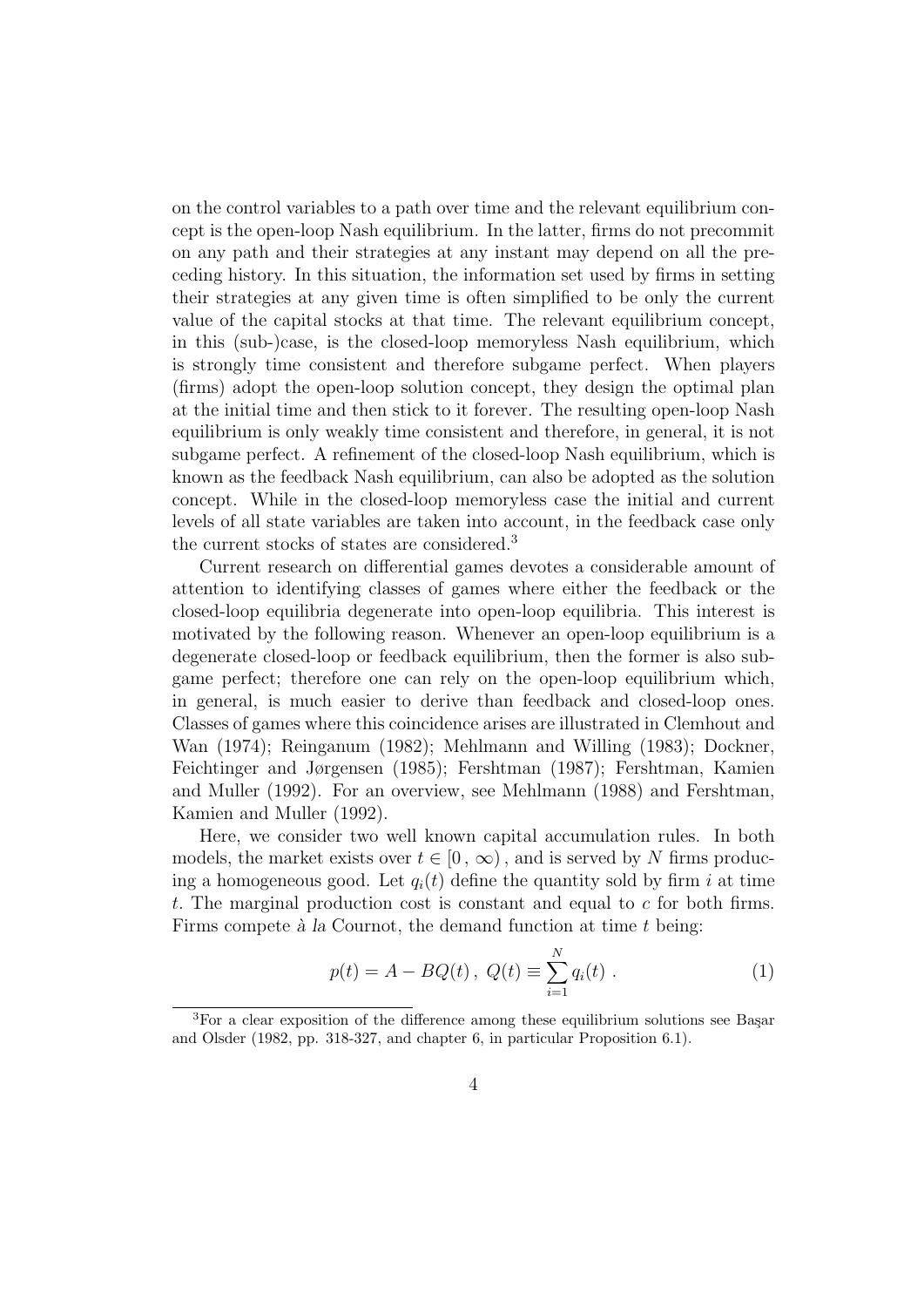In order to produce, firms must accumulate capacity or physical capital  $k_i(t)$ over time. The two models we consider in the present paper are characterised by two different kinematic equations for capital accumulation.

A ] The Solow (1956) or Nerlove-Arrow (1962) setting, with the relevant dynamic equation being:

$$
\frac{\partial k_i(t)}{\partial t} = I_i(t) - \delta k_i(t), \qquad (2)
$$

where  $I_i(t)$  is the investment carried out by firm i at time t, and  $\delta$ is the constant depreciation rate. The instantaneous cost of investment is  $C_i[I_i(t)] = b[I_i(t)]^2/2$ , with  $b > 0$ . We also assume that firms operate with a decreasing returns technology  $q_i(t) = f(k_i(t))$ , with  $f' \equiv \partial f(k_i(t))/\partial k_i(t) > 0$  and  $f'' \equiv \partial^2 f(k_i(t))/\partial k_i(t)^2 < 0$ . The demand function rewrites as:<sup>4</sup>

$$
p(t) = A - B \sum_{i=1}^{N} f(k_i(t)).
$$
 (3)

Here, the control variable is the instantaneous investment  $I_i(t)$ , while the state variable is obviously  $k_i(t)$ .

B ] The Ramsey (1928) setting, whit the following dynamic equation:

$$
\frac{\partial k_i(t)}{\partial t} = f(k_i(t)) - q_i(t) - \delta k_i(t), \qquad (4)
$$

where  $f(k_i(t)) = y_i(t)$  denotes the output produced by firm i at time t. As in setting [A], we assume  $f' \equiv \partial f(k_i(t))/\partial k_i(t) > 0$  and  $f'' \equiv$  $\partial^2 f(k_i(t))/\partial k_i(t)^2 < 0$ . In this case, capital accumulates as a result of intertemporal relocation of unsold output  $y_i(t) - q_i(t)$ .<sup>5</sup> This can be interpreted in two ways. The first consists in viewing this setup as a

<sup>&</sup>lt;sup>4</sup>Notice that the assumption  $q_i(t) = f(k_i(t))$  entails that firms always operate at full capacity. This, in turn, amounts to saying that this model encompasses the case of Bertrand behaviour under capacity constraints, as in Kreps and Scheinkman (1983), inter alia. The open-loop solution of the Nerlove-Arrow differential game in a duopoly model is in Fershtman and Muller (1984) and Reynolds (1987). The latter author also derives the feedback solution through Bellman's value function approach.

<sup>&</sup>lt;sup>5</sup>In the Ramsey model, firms operate at full capacity in steady state, where any investment is just meant to make up for depreciation.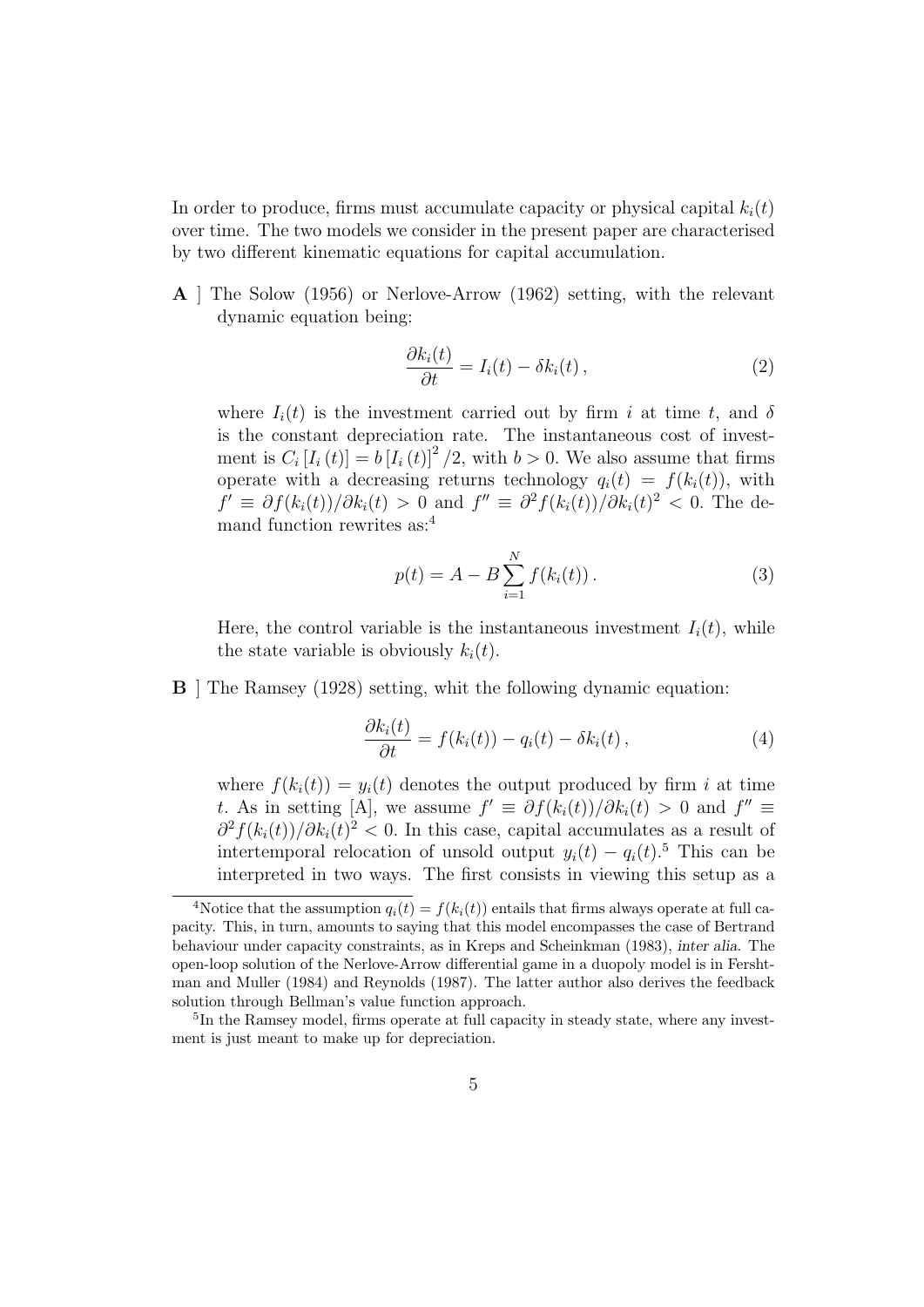corn-corn model, where unsold output is reintroduced in the production process. The second consists in thinking of a two-sector economy where there exists an industry producing the capital input which can be traded against the final good at a price equal to one (for further discussion, see Cellini and Lambertini, 2000).

In this model, the control variable is  $q_i(t)$ , while the state variable remains  $k_i(t)$ . The demand function is (1).

In the remainder of the paper, we will consider an oligopoly where the control of firms' behaviour is delegated to managers. As in Fershtman (1985), Vickers (1985), Fershtman and Judd (1987) and many others, we assume that delegation contracts are observable and establish that the manager of firm i maximises a combination of profits and output, so that his instantaneous objective function is:

$$
M_i(t) = \pi_i(t) + \theta_i q_i(t) \tag{5}
$$

where parameter  $\theta_i$  measures the extent of delegation. If  $\theta_i = 0$ , the firm is entrepreneurial, i.e., it is run by stockholders so as to strictly maximise profits. Moreover, we assume that firms' profits (gross of investment costs) are taxed at rate  $\tau$ .

### 3 The Solow-Nerlove-Arrow model

When capital accumulates according to equation (2), the relevant Hamiltonian for firm  $i$  is:

$$
\mathcal{H}_i(t) = e^{-\rho t} \left\{ \left[ A - Bf(k_i(t)) - B \sum_{i \neq j} f(k_j(t)) - c \right] f(k_i(t)) (1 - \tau) - \frac{b}{2} [I_i(t)]^2 + \theta_i f(k_i(t)) + \lambda_{ii}(t) [I_i(t) - \delta k_i(t)] + \sum_{i \neq j} \lambda_{ij}(t) [I_j(t) - \delta k_j(t)] \right\}, \quad (6)
$$

with initial conditions  $k_i(0) = k_{i0}$ ,  $i = 1, 2, 3, ...N$ . Necessary conditions for the closed-loop memoryless equilibrium are: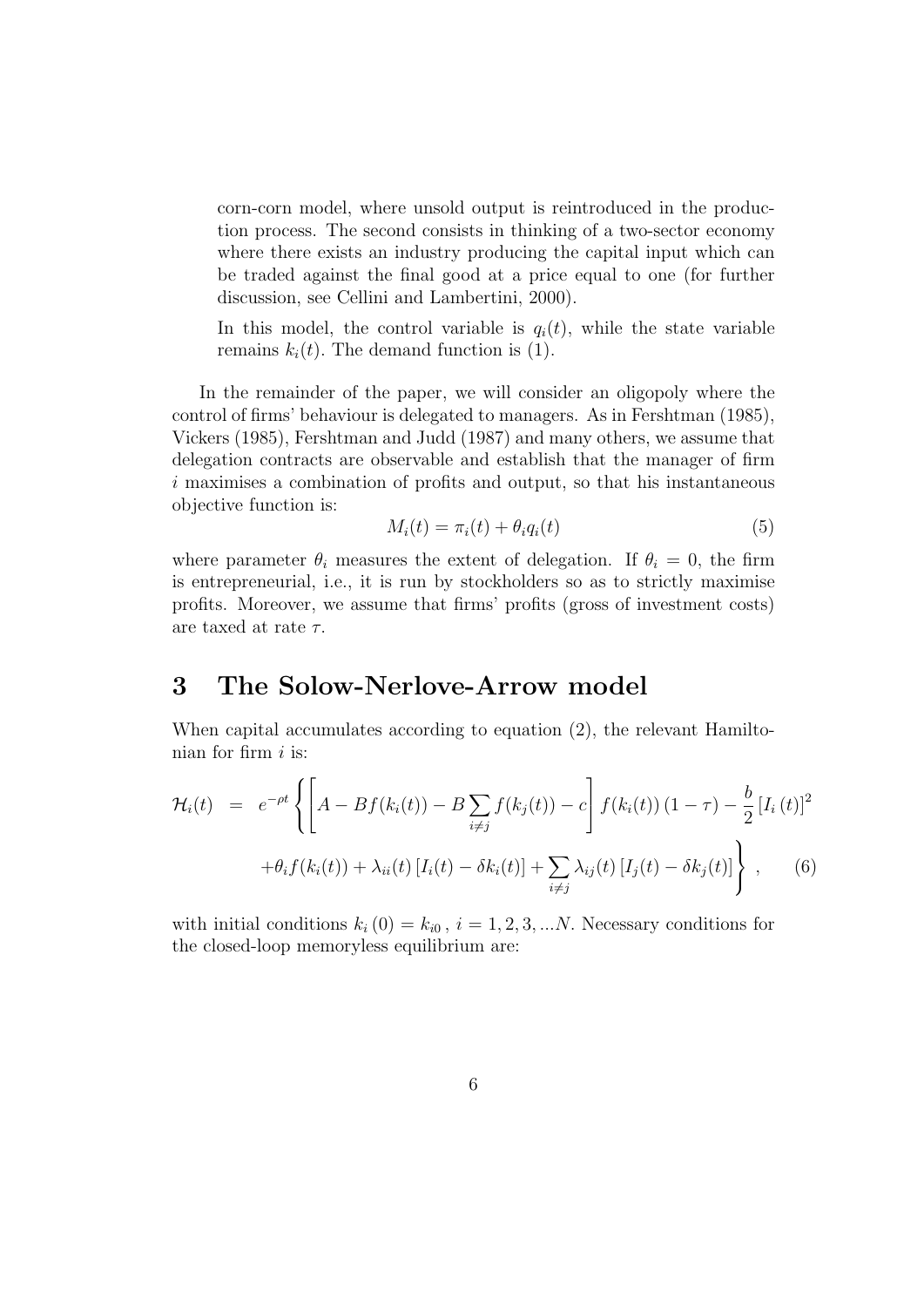$$
(i) \ \partial \mathcal{H}_i(t) \partial I_i(t) = 0 \Rightarrow -bI_i(t) + \lambda_{ii}(t) = 0 \Rightarrow \lambda_{ii}(t) = bI_i(t)
$$
  
\n
$$
(ii) \ -\partial \mathcal{H}_i(t) \partial k_i(t) - \sum_{j \neq i} \partial \mathcal{H}_i(t) \partial I_j(t) \partial I_j^*(t) \partial k_i(t) = \partial \lambda_{ii}(t) \partial t - \rho \lambda_{ii}(t) \Rightarrow
$$
  
\n
$$
\Rightarrow \partial \lambda_{ii}(t) \partial t = (\rho + \delta) \lambda_{ii}(t) - f'(k_i(t)) [\theta_i - (1 - \tau) \Omega]
$$
  
\nwhere  $\Omega \equiv 2Bf(k_i(t)) + B \sum_{j \neq i} f(k_j(t)) - (A - c)$   
\n
$$
(iii) \ -\partial \mathcal{H}_i(t) \partial k_j(t) - \sum_{j \neq i} \partial \mathcal{H}_i(t) \partial I_j^*(t) \partial k_j(t) = \partial \lambda_{ij}(t) \partial t - \rho \lambda_{ij}(t)
$$
  
\n(7)

with the transversality conditions:

$$
t \to \infty \text{lim } \mu_{ij}(t) \cdot k_i(t) = 0 \text{ for all } i, j. \tag{8}
$$

Now observe that, on the basis of  $(7-i)$ , we have:

$$
\partial I_j^*(t) \partial k_i(t) = 0 \text{for all } i, j. \tag{9}
$$

Moreover, condition (7-iii), which yields  $\partial \lambda_{ij}(t)/\partial t$ , is redundant in that  $\lambda_{ij}(t)$  does not appear in the first order conditions (7-i) and (7-ii). This result can be characterised in the following alternative but completely equivalent way, by observing that

$$
\partial I_j^*(t) \partial k_i(t) = \frac{\partial^2 \mathcal{H}_j(t)}{\partial I_j(t) \partial k_i(t)} \tag{10}
$$

where

$$
\frac{\partial^2 \mathcal{H}_j(t)}{\partial I_j(t)\partial k_i(t)} = 0 \text{for all } i, j \tag{11}
$$

since the Hamiltonian of firm  $i$  is additively separable in control and state variables. Therefore, the open-loop solution is indeed a degenerate closedloop solution.<sup>6</sup>

The discussion carried out so far establishes:

Under the Solow-Nerlove-Arrow capital accumulation dynamics, the closedloop memoryless equilibrium coincides with the open-loop equilibrium, which therefore is subgame perfect.

Differentiating (7.i) w.r.t. time we obtain:

$$
\frac{\partial I_i(t)}{\partial t} = \frac{1}{b} \cdot \partial \lambda_{ii}(t) \partial t \ . \tag{12}
$$

 $6$ Note that, however, the open-loop solution does not coincide with the feedback solution, where each firm holds a larger capacity and sells more than in the open-loop equilibrium (see Reynolds, 1987).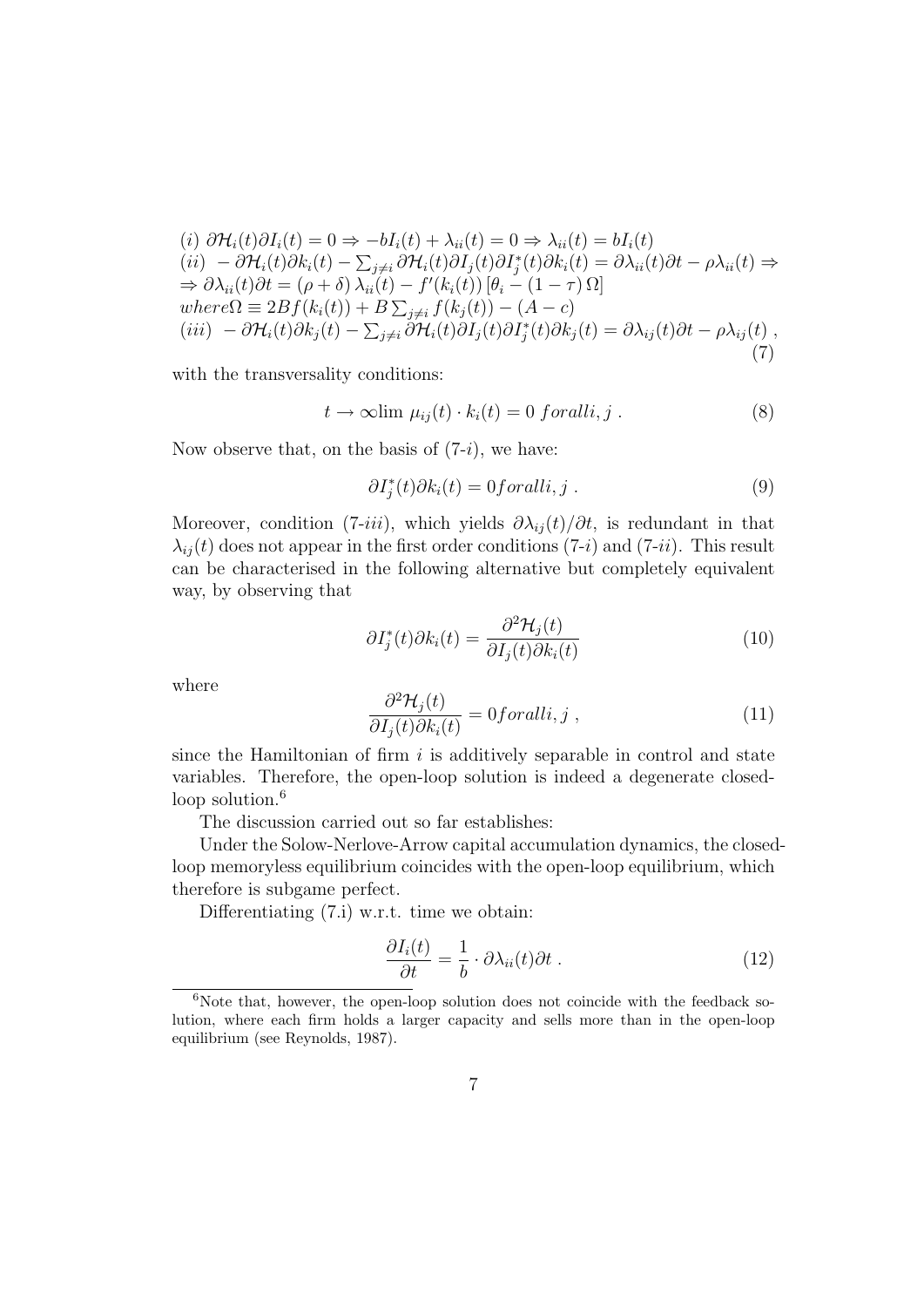Then, replace  $(7-i)$  into  $(7-i)$ , to get the following expression for the dynamics of the costate variable  $\lambda_{ii}(t)$ :

$$
\partial \lambda_{ii}(t) \partial t = b(\rho + \delta) I_i(t) - f'(k_i(t)) [\theta_i - (1 - \tau) \Omega], \qquad (13)
$$

which can be plugged into  $(12)$ , that rewrites as:

$$
\frac{\partial I_i(t)}{\partial t} = (\rho + \delta) I_i(t) +
$$
\n
$$
-\frac{f'(k_i(t))}{b} \left\{ \theta_i - (1 - \tau) \left[ 2Bf(k_i(t)) + B \sum_{j \neq i} f(k_j(t)) - (A - c) \right] \right\},
$$
\n(14)

Invoking symmetry across firms and simplifying, we can rewrite (14):

$$
\frac{\partial I(t)}{\partial t} = \frac{1}{b} \left\{ b \left( \rho + \delta \right) I(t) - f'(k(t)) \left[ \theta - (1 - \tau) \left( B(N + 1) f(k(t)) - (A - c) \right) \right] \right\} \tag{15}
$$

with the r.h.s. being zero at:

$$
I(t) = \frac{f'(k(t))}{b(\rho + \delta)} \left\{ \theta + (1 - \tau) \left[ (A - c) - B(N + 1) f(k(t)) \right] \right\}.
$$
 (16)

Expressions (14-16) prove the following result:

In the Solow-Nerlove-Arrow model, any profit tax rate  $\tau > 0$  distorts firms' investments and therefore capital accumulation, independently of whether firms are managerial or entrepreneurial.

Even when all firms are strictly profit-seeking agents (that is,  $\theta_i = 0$  for all  $i$ ), the presence of profit taxation is distortionary. The fact that taxation distorts the investment path involves of course that the steady state capacity will also be distorted.

In order to solve the model explicitly, we now examine the case where  $f(k(t)) = k(t)$ .<sup>7</sup> Under the assumption of a technology characterised by constant returns to scale, expression (16) rewrites as:

$$
I(t) = \frac{(1 - \tau) [(A - c) - B(N + 1)k(t)] + \theta}{b(\rho + \delta)}.
$$
 (17)

<sup>7</sup>This setting is also investigated in Fershtman and Muller (1984) and Calzolari and Lambertini (2001), inter alia.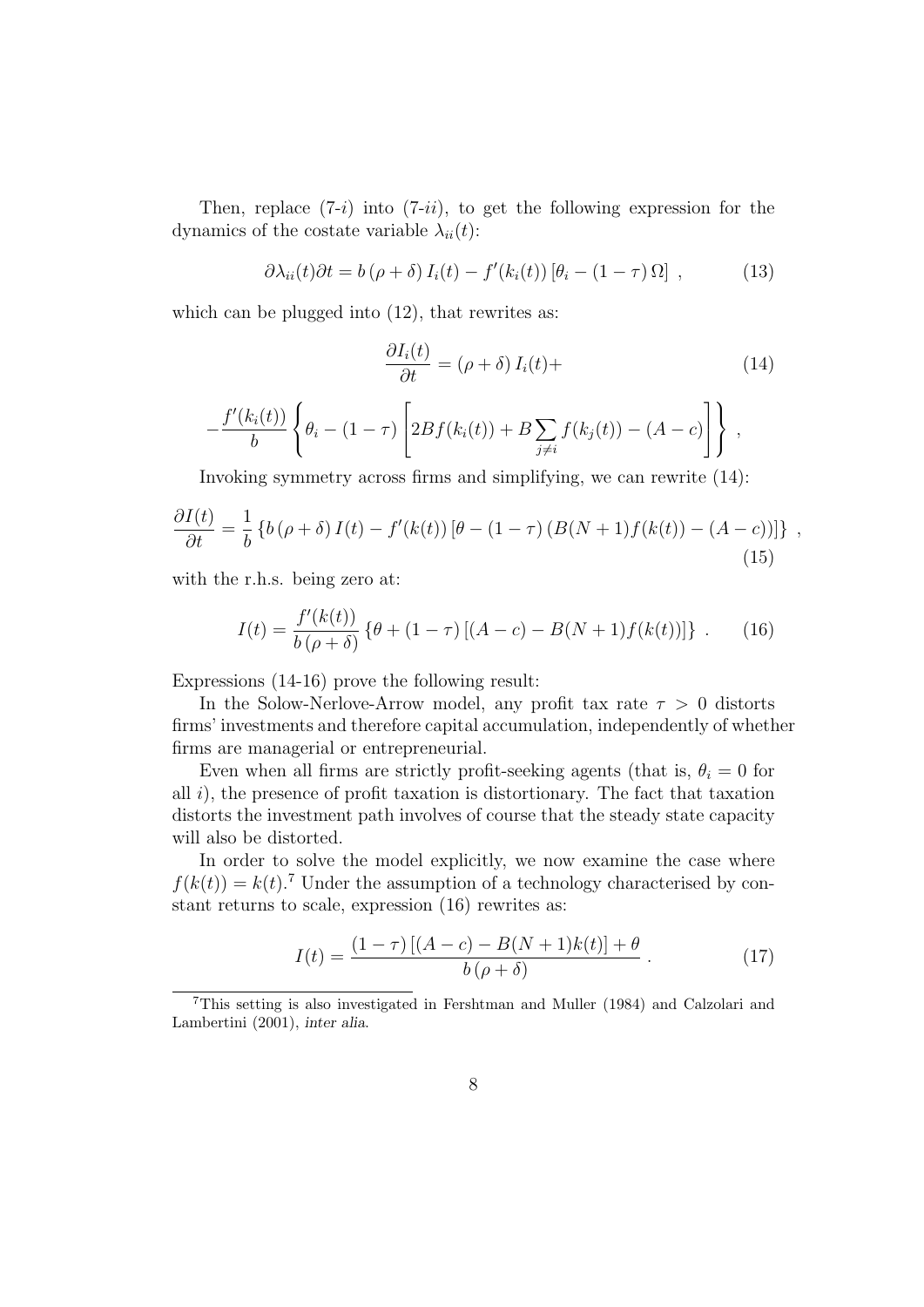By substituting (17) into (2) and imposing  $\partial k(t)/\partial t = 0$ , we obtain the steady state capacity:

$$
k^* = \frac{(1 - \tau)(A - c) + \theta}{B(N + 1)(1 - \tau) + b(\rho + \delta)\delta}
$$
 (18)

with  $I^* = \delta k^*$ . By checking the stability condition, one can easily verify that the pair  $\{I^*, k^*\}$  identifies a saddle point for all  $\tau \in [0, 1]$ .

As one would expect from the outset,  $k^*$  is everywhere increasing in  $\theta$ . This obviously entails that, as we know from Vickers (1985), Fershtman (1985) et alii, the market becomes more competitive as the extent of delegation increases. Moreover,  $k^*$  is everywhere increasing in the number of firms.

This formulation allows us to evaluate the effect on steady state capacity of a change in the tax rate. From (18), we have that

$$
\frac{\partial k^*}{\partial \tau} = \frac{B(N+1)\theta - b(A-c)(\rho + \delta)\delta}{[B(N+1)(1-\tau) + b(\rho + \delta)\delta]^2} > 0
$$
  
forall $\theta$  >  $\overline{\theta} \equiv \frac{b(A-c)(\rho + \delta)\delta}{B(N+1)} > 0$ . (19)

This proves the following Corollary to Proposition 2:

If firms are strictly profit-seeking units, or the extent of delegation is small enough, profit taxation reduces the steady state capacity. Otherwise, if the extent of delegation is larger than a critical threshold, taxing profits leads to an increase in the long run capacity of firms.

This result can be interpreted in the following terms. If firms are strictly entrepreneurial, i.e.,  $\theta = 0$  for all of them, taxation reduces the steady state capacity in that capital accumulation is costly. As soon as firms delegate control to managers interested in output expansion, a countervailing effect is operating. However, for this to overcome the negative effect exerted by taxation, the extent of delegation must be large enough.

We are now in a position to address the issue of choosing the optimal tax rate, from the standpoint of a policy maker aiming at the maximisation of social welfare. To this purpose, we first characterise the behaviour of a social planner operating N firms (without taxation).

Instantaneous consumer surplus is:

$$
CS(t) = [A - p(t)] \frac{\sum_{i=1}^{N} k_i(t)}{2} = \frac{B}{2} \left[ \sum_{i=1}^{N} k_i(t) \right]^2.
$$
 (20)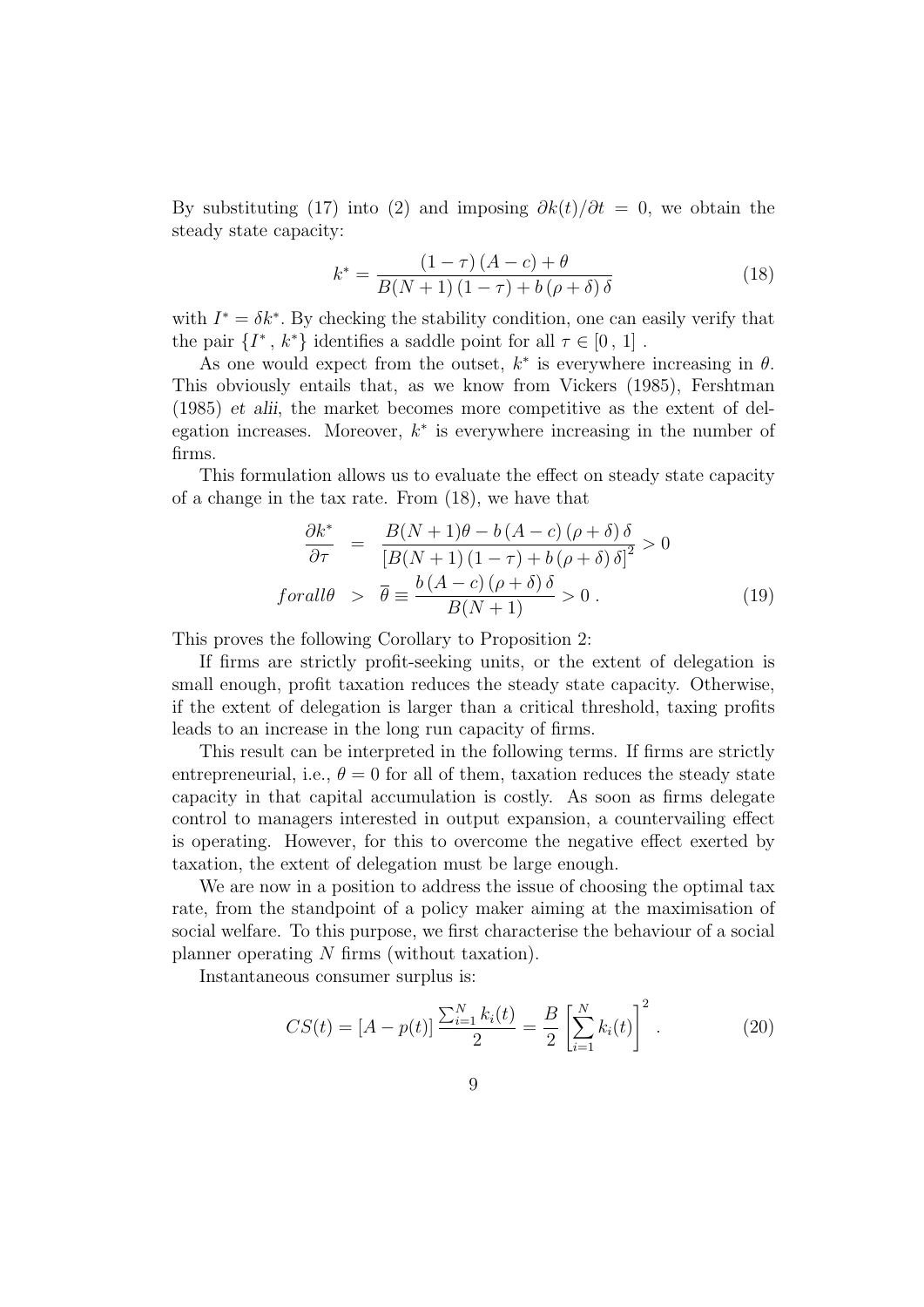This must be added to instantaneous industry profits  $\Pi(t) = \sum_{i=1}^{N} \pi_i(t)$  to obtain the relevant expression for instantaneous social welfare,  $SW(t)$  =  $CS(t) + \Pi(t)$ . Hence, the Hamiltonian of the social planner is:

$$
\mathcal{H}_{SP}(t) = e^{-\rho t} \left\{ \left[ A - Bk_i(t) - B \sum_{i \neq j} k_j(t) - c + \theta_i \right] k_i(t) - \frac{b}{2} \left[ I_i(t) \right]^2 + \sum_{j \neq i} \left[ \left( A - Bk_j(t) - B \sum_{m \neq j} k_m(t) - c + \theta_j \right) k_j(t) - \frac{b}{2} \left[ I_j(t) \right]^2 \right] + \frac{B}{2} \left[ \sum_{i=1}^N k_i(t) \right]^2 + \lambda_i(t) \left[ I_i(t) - \delta k_i(t) \right] + \sum_{j \neq i} \lambda_j(t) \left[ I_j(t) - \delta k_j(t) \right] \right\}
$$
\n(21)

The first order conditions are:<sup>8</sup>

$$
\partial \mathcal{H}_{SP}(t)\partial I_i(t) = -bI_i(t) + \lambda_i(t) = 0 \Rightarrow \lambda_i(t) = bI_i(t) \text{ and } \frac{\partial I_i(t)}{\partial t} \propto \frac{\partial \lambda_i(t)}{\partial t};
$$
\n
$$
\partial \mathcal{H}_{SP}(t)\partial I_i(t) = \frac{\partial \lambda_i(t)}{\partial t} \propto \frac{\partial \lambda_i(t)}{\partial t}.
$$
\n(22)

$$
\partial \mathcal{H}_{SP}(t) \partial k_i(t) = \frac{\partial \lambda_i(t)}{\partial t} - \rho \lambda_i(t) . \qquad (23)
$$

The latter, after imposing the symmetry condition across firms, yields:

$$
\frac{\partial \lambda(t)}{\partial t} = bI(t) \left( \rho + \delta \right) - \left( A - c + \theta \right) + B N k(t) \tag{24}
$$

which allows us to write:

$$
\frac{\partial I_i(t)}{\partial t} \propto bI(t) \left(\rho + \delta\right) - \left(A - c + \theta\right) + B N k(t) = 0 \tag{25}
$$

in

$$
I(t) = \frac{(A - c + \theta) - BNk(t)}{b(\rho + \delta)}.
$$
\n(26)

This expression can be plugged into  $\partial k(t)/\partial t$  to check immediately that the steady state level of capacity at the social optimum is:

$$
k_{SP} = \frac{A - c + \theta}{BN + b\delta\left(\rho + \delta\right)}\,. \tag{27}
$$

<sup>&</sup>lt;sup>8</sup>We omit initial conditions and transversality conditions for the sake of brevity.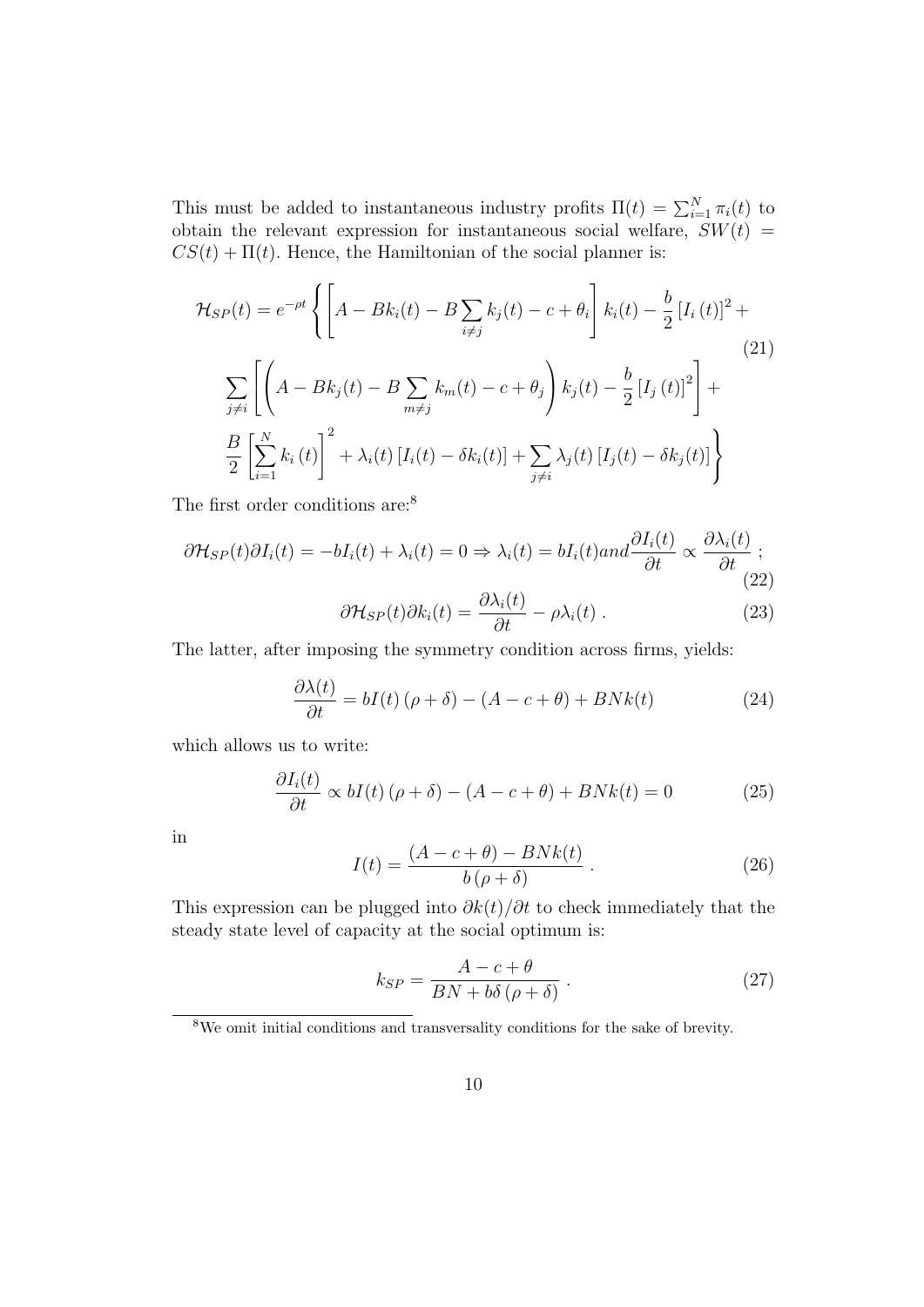The corresponding socially optimal investment in steady state is  $I_{SP} = \delta k_{SP}$ . At the socially optimal equilibrium, the individual firm's profits are:

$$
\pi_{SP} = \frac{b\delta \left(\delta + 2\rho\right) \left(A - c + \theta\right)^2}{2 \left[BN + b\delta \left(\rho + \delta\right)\right]^2} > 0 ,\qquad (28)
$$

while social welfare is:

$$
SW_{SP} = \frac{N\left[BN + b\delta\left(\delta + 2\rho\right)\right]\left(A - c + \theta\right)^2}{2\left[BN + b\delta\left(\rho + \delta\right)\right]^2} \,. \tag{29}
$$

Now, if we compare  $\{I_{SP}, k_{SP}\}\$  with  $\{I^*, k^*\}\$ , we can easily find that  $I^* = I_{SP}$  and  $k^* = k_{SP}$  at

$$
\tau_{SP} = \frac{B\left(A - c + \theta\right)}{\left(A - c\right)\left[B - b\delta\left(\rho + \delta\right)\right] + B\theta\left(N + 1\right)}\,. \tag{30}
$$

A sufficient condition for  $\tau_{SP} > 0$  is that intertemporal parameters  $\delta$  and  $\rho$ be small enough. Moreover, it must be that  $\tau_{SP} \leq 1$ , which requires:

$$
\theta \ge \hat{\theta} \equiv \frac{b(A-c)(\rho+\delta)\delta}{BN} > \overline{\theta}.
$$
 (31)

This proves the following:

If the policy maker adopts the tax rate  $\tau_{SP}$ , the steady state oligopoly equilibrium yields the same level of social welfare attainable under social planning. In correspondence of  $\tau_{SP}$ , firms' equilibrium profits are positive.

Depending upon the level of  $\theta$ , the sign of  $\partial k^*/\partial t$  and  $\partial I^*/\partial t$  can be either negative or positive if evaluated at  $\tau_{SP}$ . It is just the case of observing the obvious feature that the presence of an investment cost prevents the planner as well as the policy maker to reach the perfectly competitive equilibrium with marginal cost pricing.

#### 4 The Ramsey model

Under the dynamic constraint  $(4)$ , the Hamiltonian of firm i is:

$$
\mathcal{H}_{i}(t) = \left\{ e^{-\rho t} \left[ A - B q_{i}(t) - B Q_{-i}(t) - c \right] (1 - \tau) q_{i}(t) + \theta_{i} q_{i}(t) + \right. \\ \left. + \lambda_{ii}(t) \left[ f(k_{i}(t)) - q_{i}(t) - \delta k_{i}(t) \right] + \sum_{j \neq i} \lambda_{ij}(t) \left[ f(k_{j}(t)) - q_{j}(t) - \delta k_{j}(t) \right] \right\},
$$
\n(c) 
$$
\sum_{i} \left( \sum_{j} \delta_{ij} q_{i}(t) \right) \left[ f(k_{i}(t)) - \sum_{j} \left( \sum_{j} \delta_{ij} q_{i}(t) \right) \right] + \sum_{j} \lambda_{ij}(t) \left[ f(k_{j}(t)) - \sum_{j} \left( \sum_{j} \delta_{ij} q_{i}(t) \right) \right] + \sum_{j} \lambda_{ij}(t) \left[ f(k_{j}(t)) - \sum_{j} \delta_{ij} q_{i}(t) \right] + \sum_{j} \lambda_{ij}(t) \left[ f(k_{j}(t)) - \sum_{j} \delta_{ij} q_{i}(t) \right] + \sum_{j} \lambda_{ij}(t) \left[ f(k_{j}(t)) - \sum_{j} \delta_{ij} q_{i}(t) \right] + \sum_{j} \lambda_{ij}(t) \left[ f(k_{j}(t)) - \sum_{j} \delta_{ij} q_{i}(t) \right] + \sum_{j} \lambda_{ij}(t) \left[ f(k_{j}(t)) - \sum_{j} \delta_{ij} q_{i}(t) \right] + \sum_{j} \lambda_{ij}(t) \left[ f(k_{j}(t)) - \sum_{j} \delta_{ij} q_{i}(t) \right] + \sum_{j} \lambda_{ij}(t) \left[ f(k_{j}(t)) - \sum_{j} \delta_{ij} q_{i}(t) \right] + \sum_{j} \lambda_{ij}(t) \left[ f(k_{j}(t)) - \sum_{j} \delta_{ij} q_{i}(t) \right] + \sum_{j} \lambda_{ij}(t) \left[ f(k_{j}(t)) - \sum_{j} \delta_{ij} q_{i}(t) \right] + \sum_{j} \lambda_{ij}(t) \left[ f(k_{j}(t)) - \sum_{j} \delta_{ij} q_{i}(t) \right] + \sum_{j} \lambda_{ij}(t) \left[ f(k_{j}(t)) - \sum_{j}
$$

where  $Q_{-i}(t) = \sum_{j \neq i} q_j(t)$ .<sup>9</sup>

<sup>&</sup>lt;sup>9</sup>Initial conditions and transversality conditions are omitted for the sake of brevity.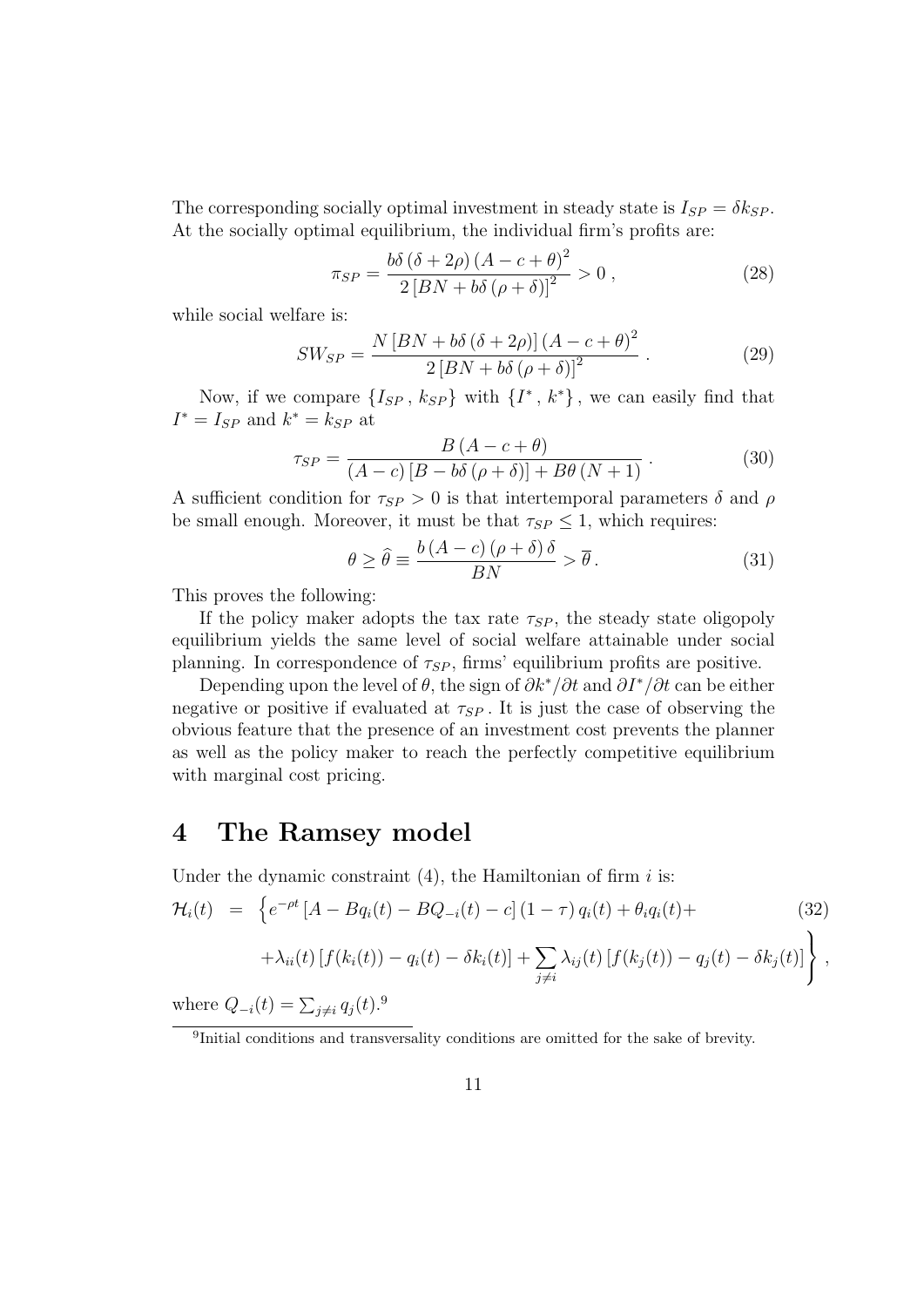The first order condition concerning the control variable is:

$$
\frac{\partial \mathcal{H}_i(t)}{\partial q_i(t)} = [A - 2Bq_i(t) - BQ_{-i}(t) - c](1 - \tau) + \theta_i - \lambda_{ii}(t) = 0. \tag{33}
$$

Now examine at the co-state equation of firm  $i$  calculated for the state variable of firm  $i$  herself, for the closed-loop solution of the game:

$$
-\frac{\partial \mathcal{H}_i(t)}{\partial k_i(t)} - \sum_{j \neq i} \frac{\partial \mathcal{H}_i(t)}{\partial q_j(t)} \frac{\partial q_j^*(t)}{\partial k_i(t)} = \frac{\partial \lambda_{ii}(t)}{\partial t} - \rho \lambda_{ii}(t) \Rightarrow \qquad (34)
$$

$$
\frac{\partial \lambda_{ii}(t)}{\partial t} = \lambda_{ii}(t) \left[ \rho + \delta - f(k_i(t)) \right]
$$

with

$$
\frac{\partial q_j^*(t)}{\partial k_i(t)} = 0\tag{35}
$$

as it emerges from the best reply function obtained from the analogous to (33):

$$
q_j^*(t) = \frac{[A - BQ_{-j}(t) - c](1 - \tau) + \theta_i - \lambda_{jj}(t)}{2B(1 - \tau)}; \tag{36}
$$

Moreover,  $(36)$  also suffices to establish that the co-state equation:

$$
-\frac{\partial \mathcal{H}_i(t)}{\partial k_j(t)} - \sum_{j \neq i} \frac{\partial \mathcal{H}_i(t)}{\partial q_j(t)} \frac{\partial q_j^*(t)}{\partial k_j(t)} = \frac{\partial \lambda_{ij}(t)}{\partial t} - \rho \lambda_{ij}(t) \tag{37}
$$

pertaining to the state variable of the generic rival  $j$  is indeed redundant since  $\mu_{ij}(t) = \lambda_{ij}(t)e^{-\rho t}$  does not appear in firm i's first order condition (33) on the control variable. This amounts to saying that, in the Ramsey game, the open-loop solution is a degenerate closed-loop solution because the best reply function of firm  $i$  does not contain the state variable pertaining to the same firm or any of her rivals. Therefore, we have proved the following analogous to Proposition 1:

Under the Ramsey capital accumulation dynamics, the closed-loop memoryless equilibrium coincides with the open-loop equilibrium, which therefore is subgame perfect.

Accordingly, we set  $\lambda_{ii}(t) = \lambda_i(t)$ , and  $\lambda_{ii}(t) = 0$  for all  $j \neq i$ . Then, using (36), we can write:

$$
\frac{dq_i^*(t)}{dt} = \frac{1}{2B(1-\tau)} \left[ -(1-\tau)B \sum_{j \neq i} \frac{\partial q_j(t)}{\partial t} - \frac{\partial \lambda_i(t)}{\partial t} \right] \tag{38}
$$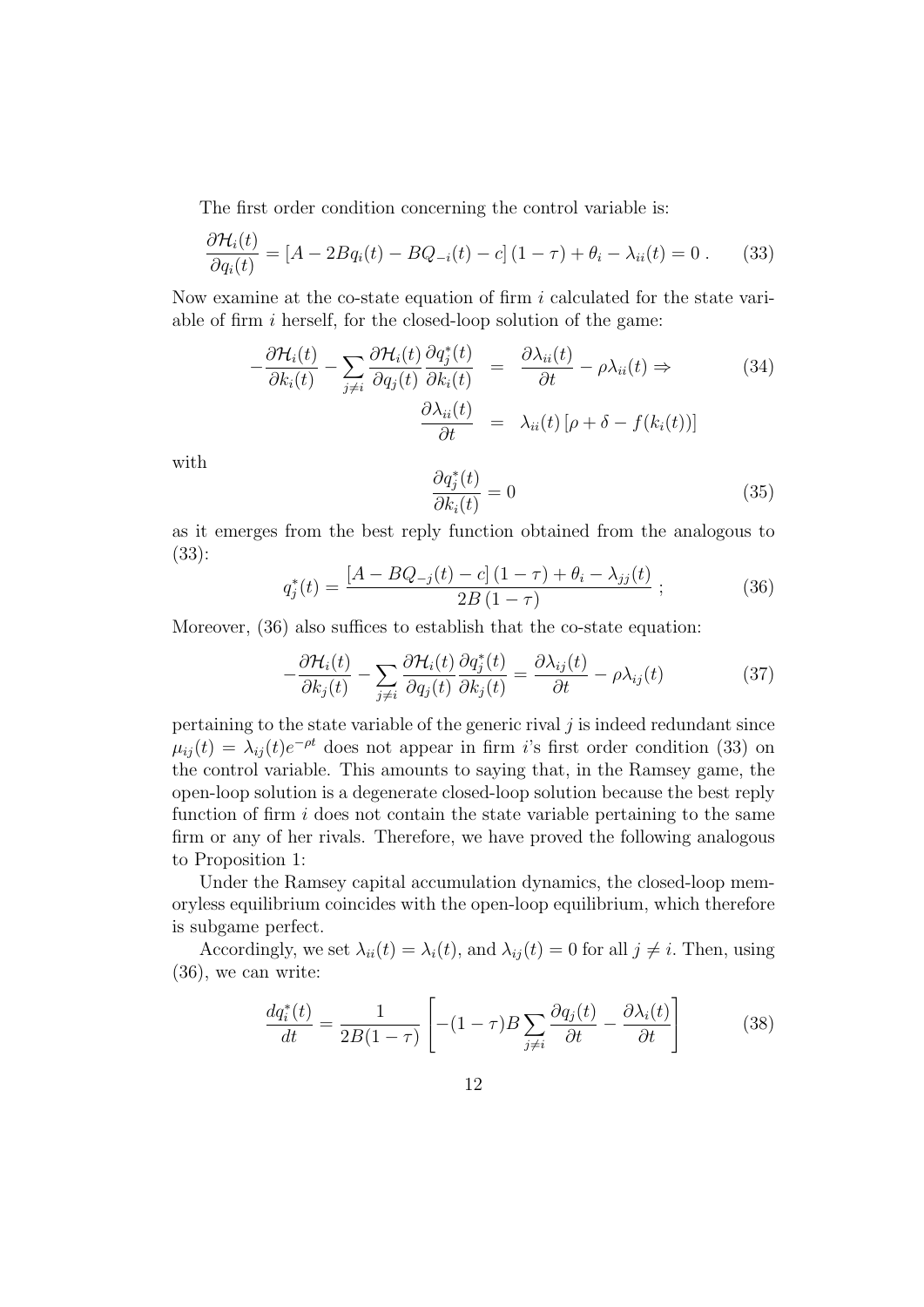and

$$
\lambda_i(t) = (1 - \tau) [A - 2Bq_i(t) - BQ_{-j}(t) - c] + \theta_i.
$$
 (39)

Now we can impose the symmetry condition  $q_i(t) = q(t)$  and  $\theta_i = \theta$  for all i, and using (34) and (39) we can rewrite (38) as follows:

$$
\frac{dq^*(t)}{dt} \propto \left[ (1-\tau) \left( A - c - q(t)(N+1)B \right) + \theta \right] \left[ f'(k) - \rho - \delta \right] \tag{40}
$$

which is equal to zero in correspondence of the following steady state solutions:

$$
q^{SS} = \frac{(A - c)(1 - \tau) + \theta}{B(N + 1)(1 - \tau)}; \ f'(k) = \rho + \delta.
$$
 (41)

To ease the exposition, define:

$$
\hat{k} \equiv \left\{ k : f' \left( \hat{k} \right) = \rho + \delta \right\} \,. \tag{42}
$$

That is,  $\hat{k}$  is the level of capacity associated with the Ramsey steady state equilibrium where the marginal productivity of capital is equal to the sum of depreciation and discount rates.

The phase diagram of the present model can be drawn in the space  $\{k, q\}$ . The locus  $q \equiv dq/dt = 0$  is given by the solutions in (41). The two loci partition the space  $\{k, q\}$  into four regions, where the dynamics of q is summarised by the vertical arrows. The locus  $k \equiv dk/dt = 0$  as well as the dynamics of  $k$ , depicted by horizontal arrows, derive from  $(4)$ . Steady state equilibria, denoted by  $E1, E2$  along the horizontal arm, and  $E3$  along the vertical one, are identified by the intersections between loci.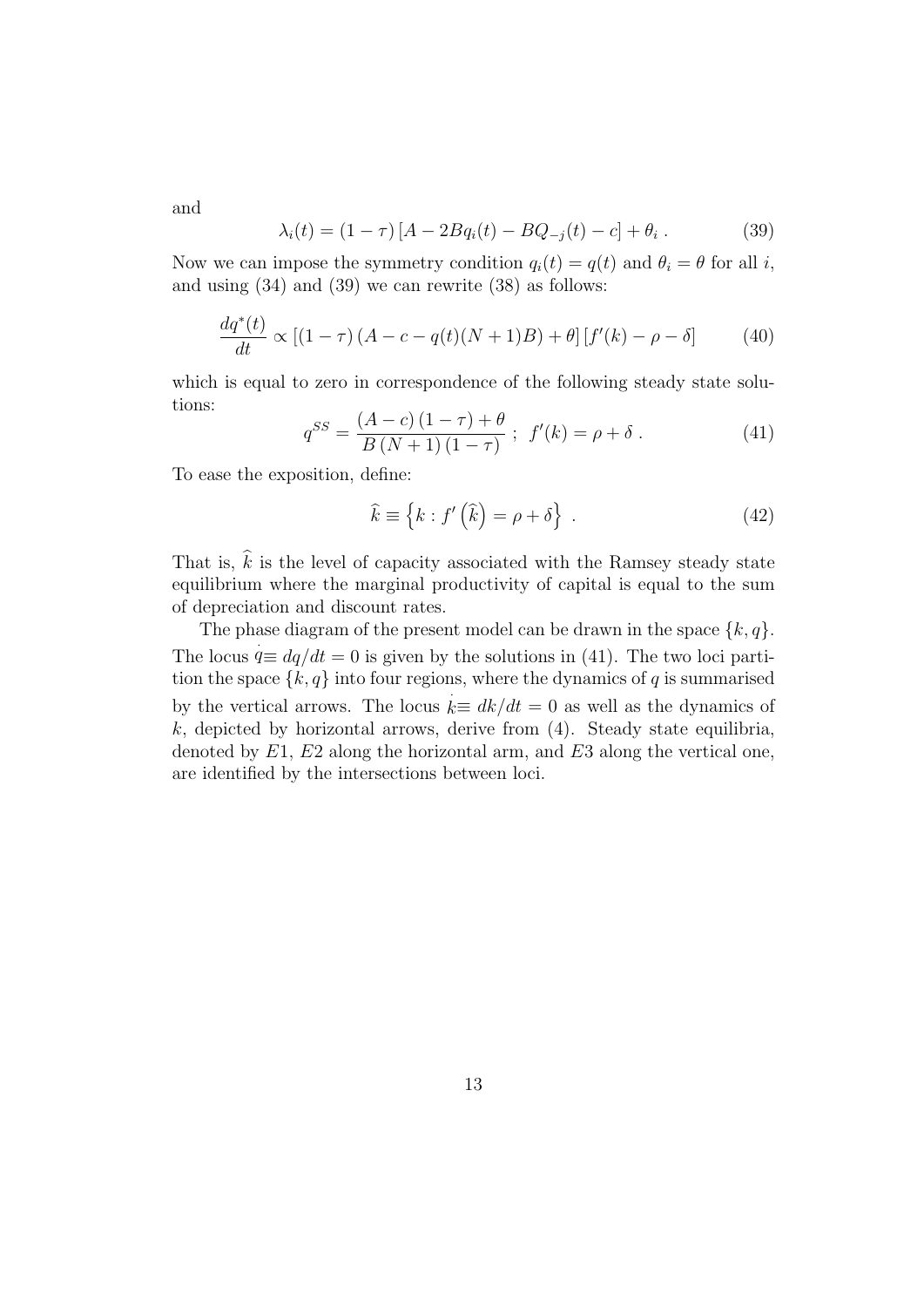Figure 1: The Ramsey model



Figure 1 describes only one out of five possible configurations, due to the fact that the position of the vertical line  $f'(k) = \rho + \delta$  is independent of demand parameters, while the locus  $q = \left[\left(A-c\right)\left(1-\tau\right) + \theta\right] / \left[B\left(N+1\right)\left(1-\tau\right)\right]$ shifts upwards (downwards) as  $A - c$  and/or  $\theta$  (B and N) increases. Therefore, we obtain one out of five possible regimes:

- 1. There exist three steady state points, with  $k_{E1} < k_{E2} < k_{E3}$  (figure 1).
- 2. There exist two steady state points, with  $k_{E1} = k_{E2} < k_{E3}$ .
- 3. There exist three steady state points, with  $k_{E2} < k_{E1} < k_{E3}$ .
- 4. There exist two steady state points, with  $k_{E2} < k_{E1} = k_{E3}$ .
- 5. There exists a unique steady state equilibrium point, corresponding to E2.

The vertical locus  $f'(k) = \rho + \delta$  is a constraint on optimal capital, determined by firms' intertemporal preferences, i.e., their common discount rate, and depreciation. Accordingly, maximum output level in steady state would be that corresponding to (i)  $\rho = 0$ , and (ii) a capacity such that  $f'(k) = \delta$ .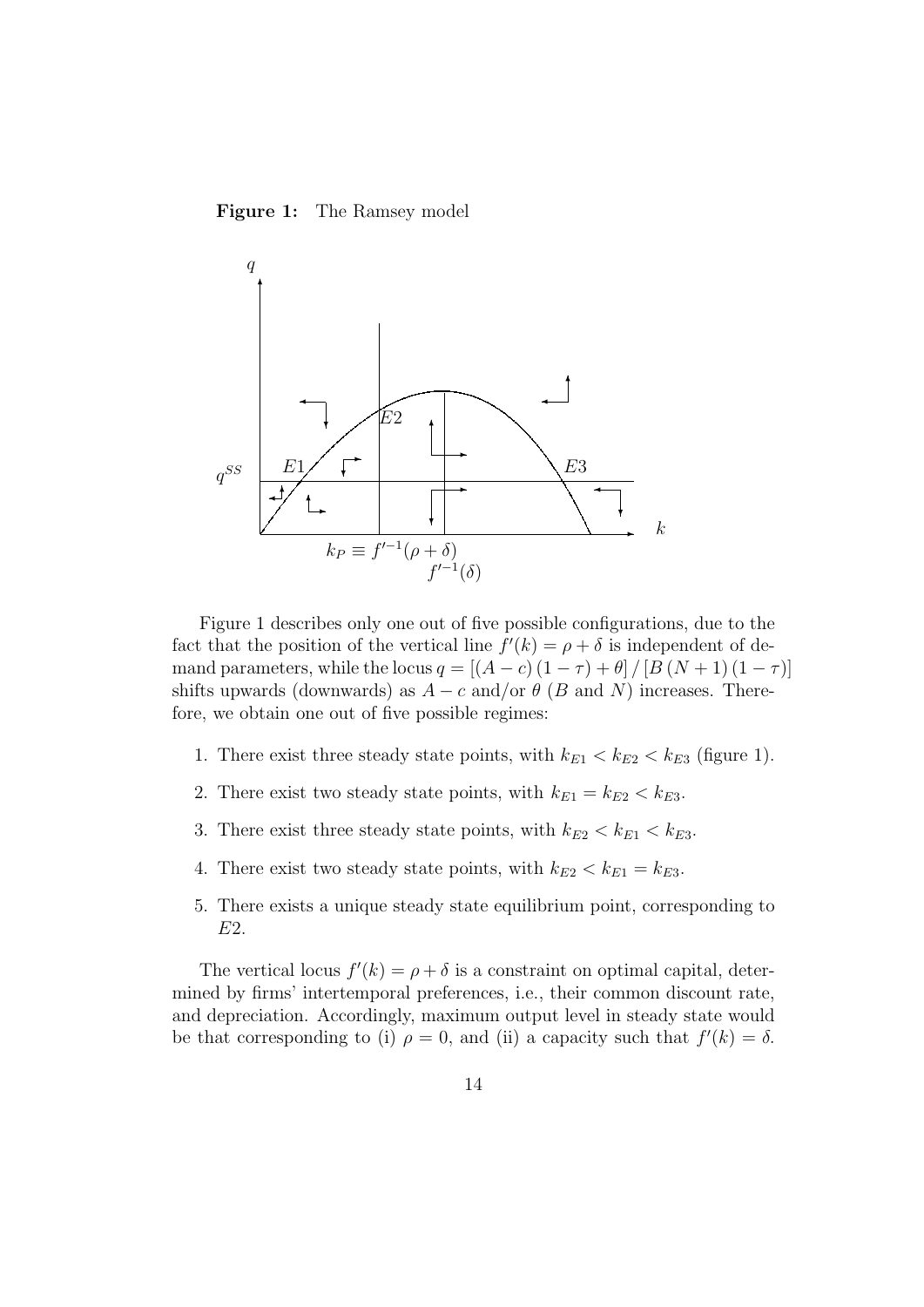Yet, a positive discounting (i.e., impatience) leads firms to install a smaller capacity at the long-run equilibrium. This is the optimal capital constraint k. When the market size  $A - c$  and the extent of delegation  $\theta$  are very large (or B and N are low), points  $E1$  and  $E3$  either do not exist (regime 5) or fall to the right of  $E2$  (regimes 2, 3 and 4). In such a case, the capital constraint is operative and firms choose the capital accumulation corresponding to E2.

Notice that, as  $E1$  and  $E3$  entail the same levels of sales, point  $E3$  is surely inefficient in that it requires a higher amount of capital. E1 corresponds to the optimal quantity emerging from the static version of the game. It is hardly the case of emphasising that this solution encompasses both monopoly and perfect competition (as, in the limit,  $N \to \infty$ ).

The stability analysis of the above system reveals that:<sup>10</sup>

- **Regime 1.** E1 is a saddle point, while E2 is an unstable focus. E3 is again a saddle point, with the horizontal line as the stable arm.
- **Regime 2.** E1 coincides with  $E2$ , so that we have only two steady states which are both are saddle points. In  $E1 = E2$ , the saddle path approaches the saddle point from the left only, while in E3 the stable arm is again the horizontal line.
- **Regime 3.**  $E2$  is a saddle,  $E1$  is an unstable focus.  $E3$  is a saddle point, as in regimes 1 and 2.
- **Regime 4.** Here, E1 and E3 coincide. E3 remains a saddle, while  $E1 = E3$ is a saddle whose converging arm proceeds from the right along the horizontal line.
- **Regime 5.** Here, there exists a unique steady state point,  $E2$ , which is a saddle point.

We can sum up the above discussion as follows. The unique efficient and non-unstable steady state point is E2 if  $k_{E2} < k_{E1}$ , while it is E1 if the opposite inequality holds. Such a point is always a saddle. Individual equilibrium output is  $q^{SS}$  if the equilibrium is in  $E1$ , or the level corresponding to the optimal capital constraint  $\hat{k}$  if the equilibrium is point E2. The reason is that, if the capacity at which marginal instantaneous profit is nil is larger

<sup>10</sup>See Cellini and Lambertini (1998, 2002) for details concerning the Jacobian matrix of the dynamic system.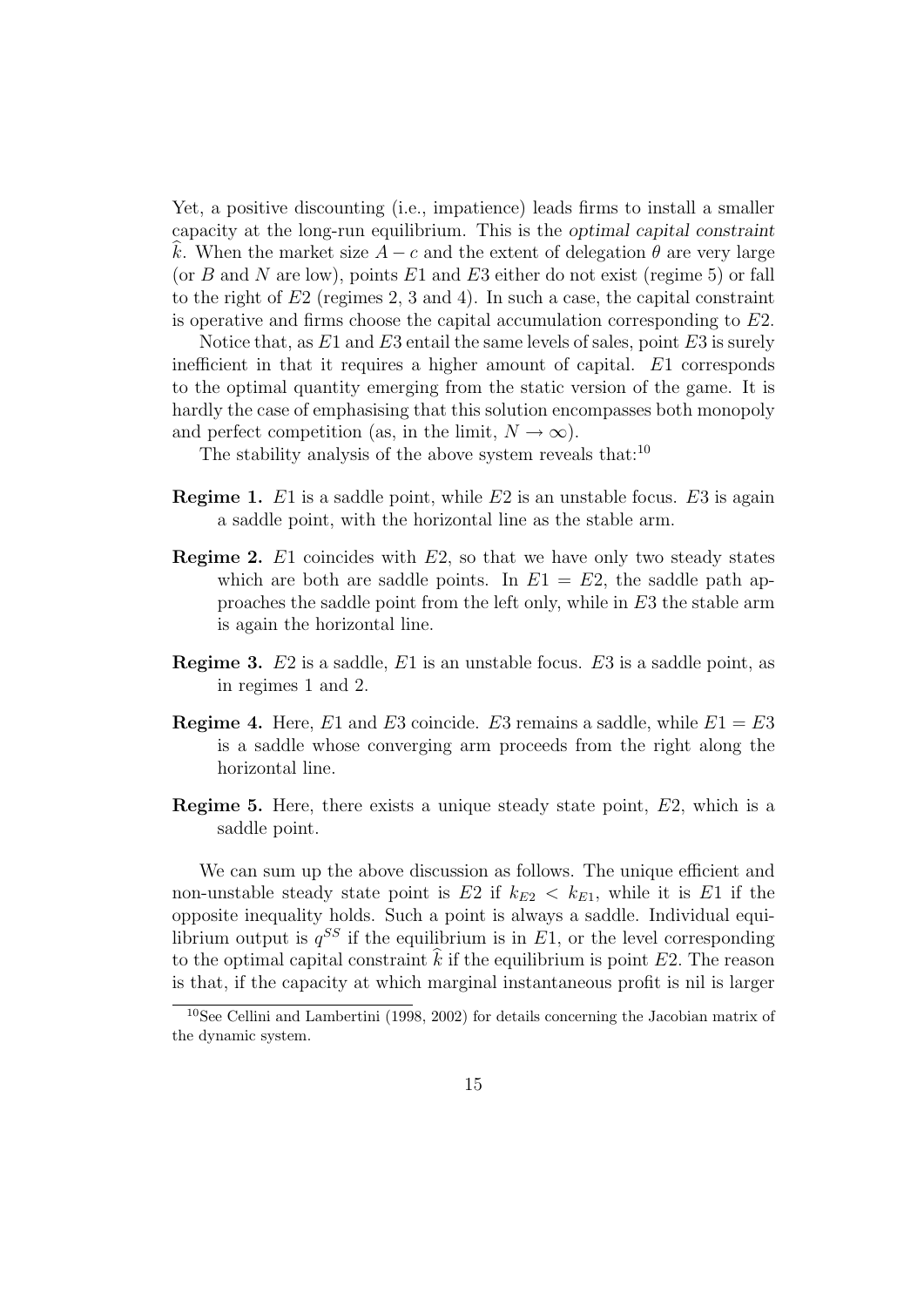than the optimal capital constraint, the latter becomes binding. Otherwise, the capital constraint is irrelevant, and firms' decisions in each period are driven by the unconstrained maximisation of single-period profits only.

Now, examining the steady state solutions in (41) allows us to state, without further proof, the following result:

In the market-driven steady state, any profit tax rate  $\tau > 0$  distorts  $q^{SS}$  and  $k_{E1}$  if firms are managerial, i.e., iff  $\theta > 0$ . If instead firms are strictly entrepreneurial, i.e.,  $\theta = 0$ , profit taxation is neutral. In the Ramsey equilibrium where  $f'(k) = \rho + \delta$ , profit taxation is always neutral.

Consider the market-driven solution. The effects of profit taxation on the equilibrium output level are summarised by:

$$
\frac{\partial q^{SS}}{\partial \tau} = \frac{\theta}{B\left(N+1\right)\left(1-\tau\right)^2} > 0 \,\forall \,\theta > 0\,. \tag{43}
$$

Since output is proportional to capacity,  $\partial k_{E_1}/\partial \tau \propto \partial q^{SS}/\partial \tau$ . This proves a relevant Corollary to Proposition 4:

If firms are managerial, the optimal levels of output and capacity are monotonically increasing in  $\tau$ .

In this model, capacity accumulation involves the intertemporal relocation of production only. Therefore, being absent any instantaneous costs, the introduction of a profit tax rate has an expansionary effect on capital accumulation whenever firms are managerial, the reason being that firms expand sales so as to try to recover through larger market shares some of the profits extracted by the policy maker. Since this incentive exists for all firms, the effect of taxation is definitely pro-competitive in that it translates into an overall expansion of the industry output and a reduction in the price level.

Given the Ramsey accumulation mechanism, by which the unsold output increases capacity, firms do not bear any fixed cost and the social optimum involves firms producing an aggregate output that must be sufficiently large to drive the market price to marginal cost, with zero profits. This can be obtained by setting:

$$
\overline{\tau} = 1 - \frac{N\theta}{A - c} \,. \tag{44}
$$

Clearly,  $\bar{\tau}$  is decreasing in the extent of delegation  $\theta$ .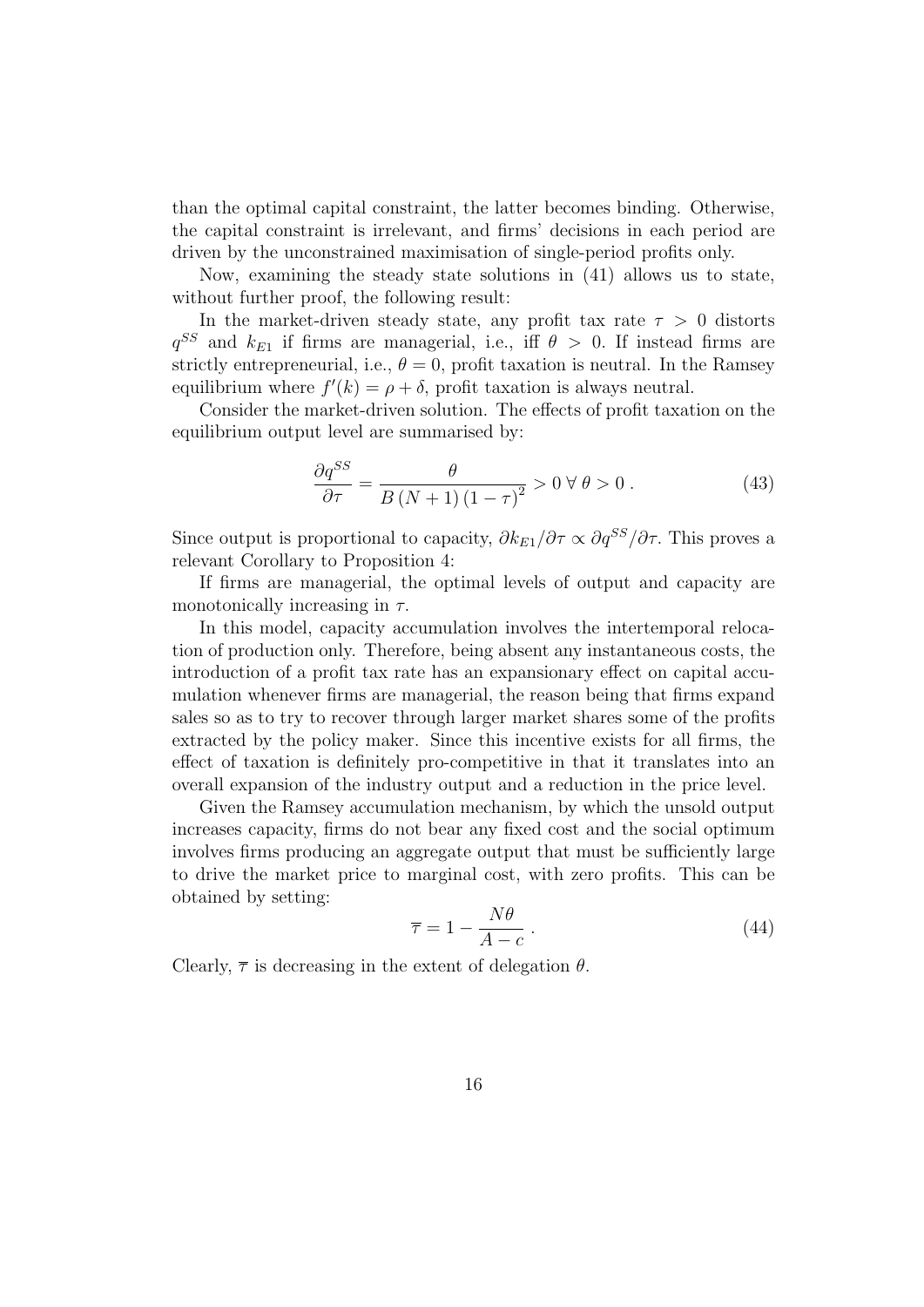## 5 Conclusions

We have investigated two dynamic oligopoly games in order to characterise the effects of gross profit taxation on the performance of firms in steady state. In particular, we have established that, if capacity accumulation is modelled as a dynamic investment process, then taxation exerts distortionary effects on the amount of capital and the output level at equilibrium. In the Solow-Nerlove-Arrow approach, the steady state capacity and sales are nonmonotone in the size of the tax rate. On the contrary, taxation leads to a decrease in optimal capacity and sales in the Ramsey approach, provided that firms are managerial. If instead firms are under the direct control of stockholders, then taxation is neutral in the Ramsey model.

Finally, we have also investigated the welfare-maximising tax rates in both cases, finding that the Ramsey accumulation rule allows for a perfectly competitive outcome, while the presence of instantaneous costs of investments forces the Solow-Nerlove-Arrow model to fall short of such objective.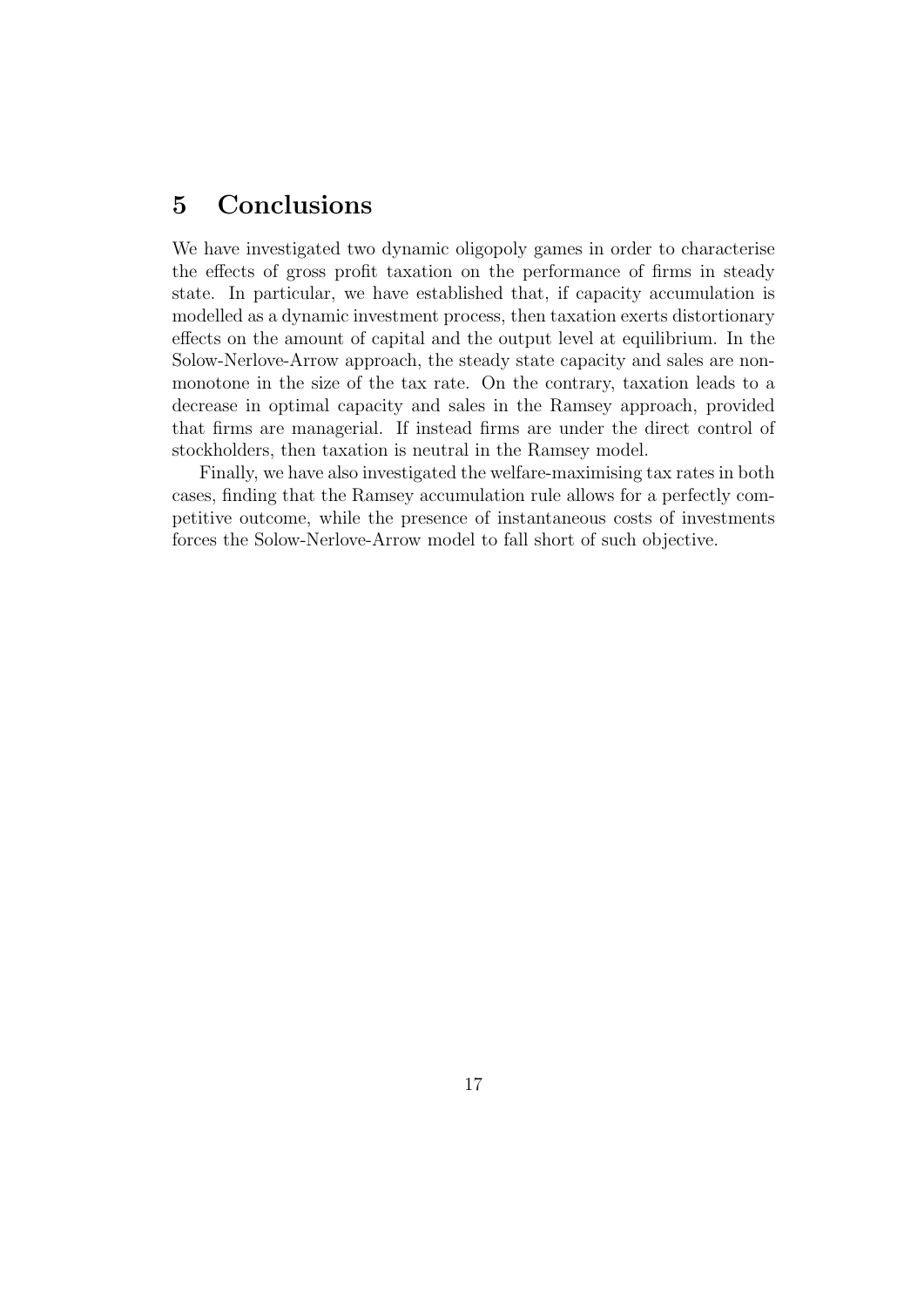#### References

- [1] Başar, T. and G.J. Olsder (1982, 1995<sup>2</sup>), Dynamic Noncooperative Game Theory, San Diego, Academic Press.
- [2] Besley, T. (1989), "Commodity Taxation and Imperfect Competition: A Note on the Effects of Entry", Journal of Public Economics, 40, 359-67.
- [3] Calzolari, G. and L. Lambertini (2001), "Tariffs vs Quotas in a Model of Trade with Capital Accumulation", in R. Neck (ed.), Proceedings of the IFAC Symposium on Modelling and Control of Economic Systems (SME 2001), Pergamon Press, forthcoming.
- [4] Cellini, R. and L. Lambertini (1998), "A Dynamic Model of Differentiated Oligopoly with Capital Accumulation", Journal of Economic Theory, 83, 145-55.
- [5] Cellini, R. and L. Lambertini (2000), "Non-Linear Market Demand and Capital Accumulation in a Differential Oligopoly Game", working paper no. 370, Department of Economics, University of Bologna.
- [6] Cellini, R. and L. Lambertini (2001), "Differential Oligopoly Games where the Closed-Loop Memoryless and Open-Loop Equilibria Coincide", mimeo, Dipartimento di Scienze Economiche, Universit`a degli Studi di Bologna.
- [7] Cellini, R. and L. Lambertini (2002), "Differential Oligopoly Games", in R. Bianchi and L. Lambertini (eds.), Technology, Information and Market Dynamics: Topics in Advanced Industrial Organization, Cheltenham, Edward Elgar, forthcoming.
- [8] Clemhout, S. and H.Y. Wan, Jr. (1974), "A Class of Trilinear Differential Games", Journal of Optimization Theory and Applications, 14, 419-24.
- [9] Delipalla, S. and M. Keen (1992), "The Comparison between Ad Valorem and Specific Taxation under Imperfect Competition", Journal of Public Economics, 49, 351-67.
- [10] Dixit, A.K. and R.S. Pindyck (1994), Investment under Uncertainty, Princeton, NJ, Princeton University Press.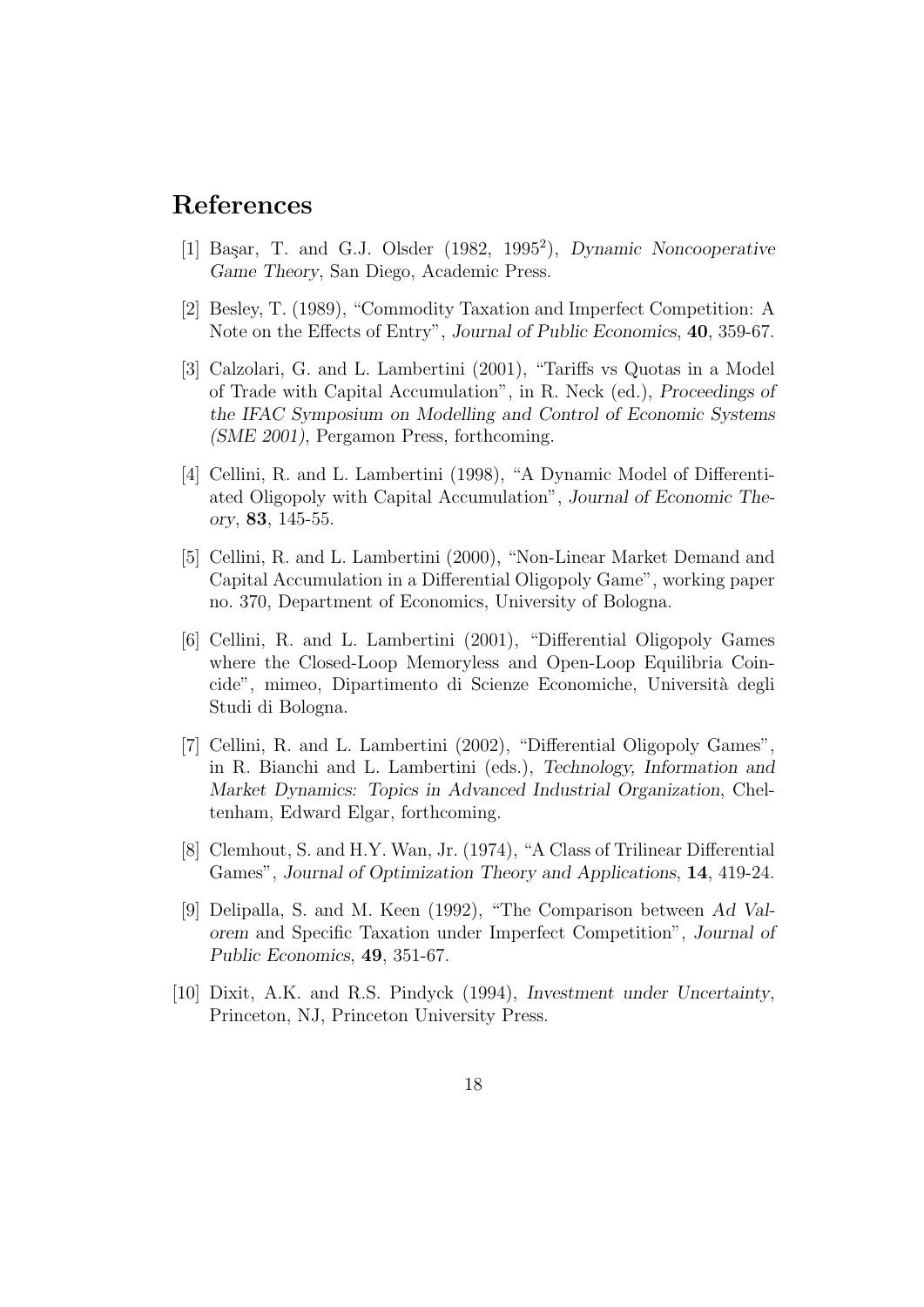- [11] Driskill, R.A. and S. McCafferty (1989), "Dynamic Duopoly with Adjustment Costs: A Differential Game Approach", Journal of Economic Theory, 49, 324-38.
- [12] Dockner, E.J., G. Feichtinger and S. Jørgensen (1985), "Tractable Classes of Nonzero-Sum Open-Loop Nash Differential Games: Theory and Examples", Journal of Optimization Theory and Applications, 45, 179-97.
- [13] Dockner, E.J, S. Jørgensen, N. Van Long and G. Sorger (2000), Differential Games in Economics and Management Science, Cambridge, Cambridge University Press.
- [14] Dung, T.H. (1993), "Optimal Taxation and Heterogeneous Oligopoly", Canadian Journal of Economics, 26, 933-47.
- [15] Fershtman, C. (1985), "Internal Organizations and Managerial Incentives as Strategic Variables in a Competitive Environment", International Journal of Industrial Organization, 3, 245-53.
- [16] Fershtman, C. (1987), "Identification of Classes of Differential Games for Which the Open-Loop is a Degenerated Feedback Nash Equilibrium", Journal of Optimization Theory and Applications, 55, 217-31.
- [17] Fershtman, C. and K. Judd (1987), "Equilibrium Incentives in Oligopoly", American Economic Review, 77, 927-40.
- [18] Fershtman, C. and E. Muller (1984), "Capital Accumulation Games of Infinite Duration", Journal of Economic Theory, 33, 322-39.
- [19] Fershtman, C., M. Kamien and E. Muller (1992), "Integral Games: Theory and Applications", in Feichtinger, G. (ed.), Dynamic Economic Models and Optimal Control, Amsterdam, North-Holland, 297-311.
- [20] Hall, R.E. and D.W. Jorgenson (1967), "Tax Policy and Investment Behaviour", American Economic Review, 57, 391-414.
- [21] Kamien, M.I. and N.L. Schwartz (1981), Dynamic Optimization, Amsterdam, North-Holland.